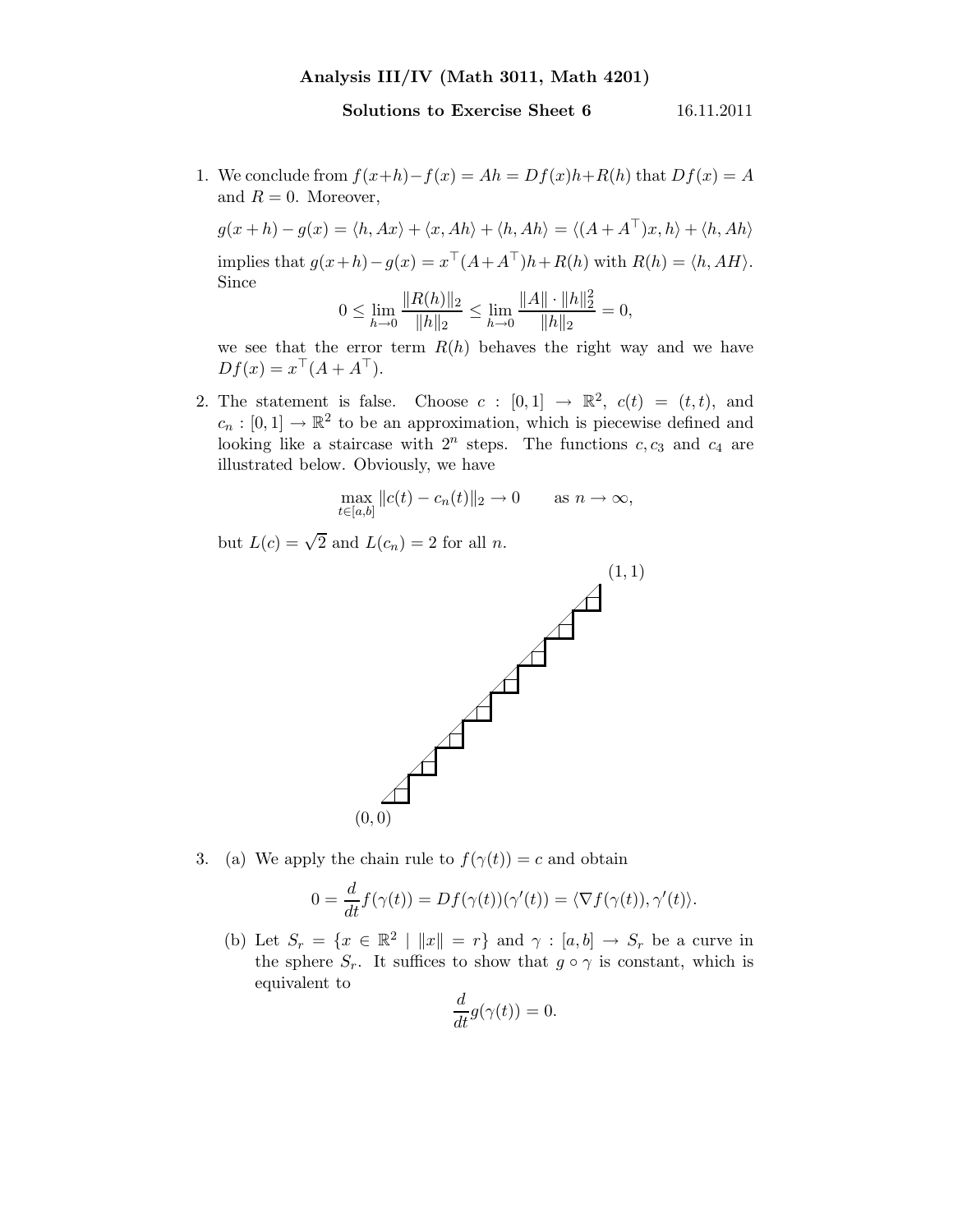

Using, again, the chain rule, we obtain

$$
\frac{d}{dt}g(\gamma(t)) = \langle \nabla g(\gamma(t)), \gamma'(t) \rangle = h(\gamma(t)) \langle \gamma(t), \gamma'(t) \rangle.
$$

Since  $\|\gamma(t)\|^2 = \langle \gamma(t), \gamma(t) \rangle = r^2$ , we conclude that

$$
0 = \frac{d}{dt} \langle \gamma(t), \gamma(t) \rangle = 2 \langle \gamma(t), \gamma'(t) \rangle.
$$

Put together, this implies  $\frac{d}{dt}g(\gamma(t)) = 0$ , which we wanted to show.

4. Three full turns of the cycloid are illustrated above. Since  $c'(t) = (r$  $r \cos(t)$ ,  $r \sin(t)$  we have

$$
||c'(t)||^2 = 2r^2(1 - \cos(t)) = 4r^2\sin^2(t/2),
$$

and the required length is given by

$$
2r \int_0^{2\pi} \sin(t/2)dt = 4r \int_0^{\pi} \sin(t)dt = 8r.
$$

5. We have

$$
\frac{\partial F}{\partial y}(x, y) = 4y(1 + x^2 + y^2),
$$

i.e.,  $\frac{\partial F}{\partial y}$  vanishes precisely at  $y = 0$ . Looking at the level sets, they have vertical tangents at all points  $(x, y) = (x, 0) \neq (0, 0)$  and, therefore, the y-coordinate cannot be decribed, locally near these points, as function of the x-coordinate. At  $(x, y) = (0, 0)$ , the lemniscate has a cross-over and, again, it is not possible to describe the y-coordinate of the lemniskate, as a function of the x-coordinate near the origin (every x-value near  $0$ would correspond to two y-values).

Assuming  $y$  as a function of  $x$  in a level set (which means we exclude  $y = 0$ , we obtain by differentiation:

$$
0 = 2(x^2 + y^2)(2x + 2yy') - 4x + 4yy',
$$

i.e.,

$$
y' = \frac{x(1 - x^2 - y^2)}{y(1 + x^2 + y^2)}.
$$

This shows that y' vanishes at  $x = 0$  and at  $x^2 + y^2 = 1$ , which describes a unit circle. The picture, again, illustrates that the y-coordinate of the level sets assumes its maximal and minimal value at its intersection with the circle  $x^2 + y^2 = 1$ .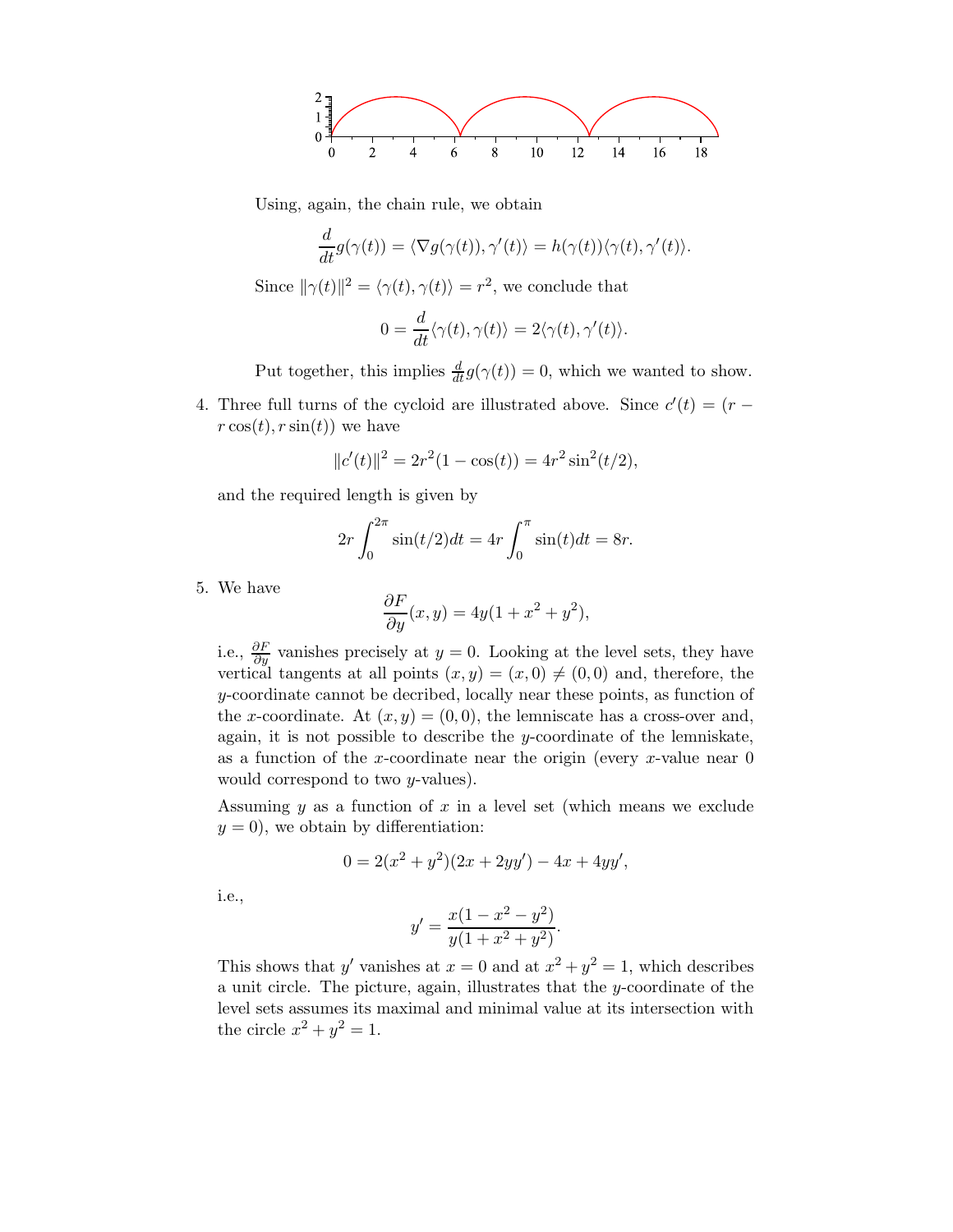

6. We have  $Df(x_1, x_2) = \begin{pmatrix} 2x_1 & 0 \\ 1 & 2x_2 \end{pmatrix}$ 1  $3x_2^2$ ). If f were locally invertible at  $x =$  $(0,0), Df(0,0) = \begin{pmatrix} 0 & 0 \\ 1 & 0 \end{pmatrix}$  would have to be an invertible matrix, which it is not. Since  $Df(1,1) = \begin{pmatrix} 2 & 0 \\ 1 & 3 \end{pmatrix}$  is invertible, f is locally invertible at  $x = (1, 1)$ , by the Inverse Function Theorem. Moreover,

$$
Df^{-1}(1,2) = Df^{-1}(f(x)) = (Df(x))^{-1} = \frac{1}{6} \begin{pmatrix} 3 & 0 \ -1 & 2 \end{pmatrix}.
$$

7. (a) We have

$$
\operatorname{div}(fF)(x) = \sum_{i=1}^{n} \frac{\partial (fF_i)}{\partial x_i}(x) = \sum_{i} \frac{\partial f}{\partial x_i} F_i(x) + f(x) \frac{\partial F_i}{\partial x_i}(x)
$$

$$
= \langle \nabla f(x), F(x) \rangle + f(x) \operatorname{div} F(x).
$$

(b) Using the product rule, we obtain

$$
\nabla(fg)(x) = \left(\frac{\partial(fg)}{\partial x_1}(x),\ldots,\frac{\partial(fg)}{\partial x_n}(x)\right) = f(x)\nabla g(x) + g(x)\nabla f(x).
$$

This implies with (a)

$$
\Delta(fg) = \text{div}\nabla(fg) = \text{div}(f\nabla g) + \text{div}(g\nabla f) = f\Delta g + 2\langle \nabla f, \nabla g \rangle + g\Delta f.
$$

8. (a) f is not a diffeomorphism even though it is bijective: If  $(x, x+y^3)$  =  $(x_1, x_1 + y_1^3)$ , then  $x = x_1$  and  $y^3 = y_1^3$ , and the injectivity follows